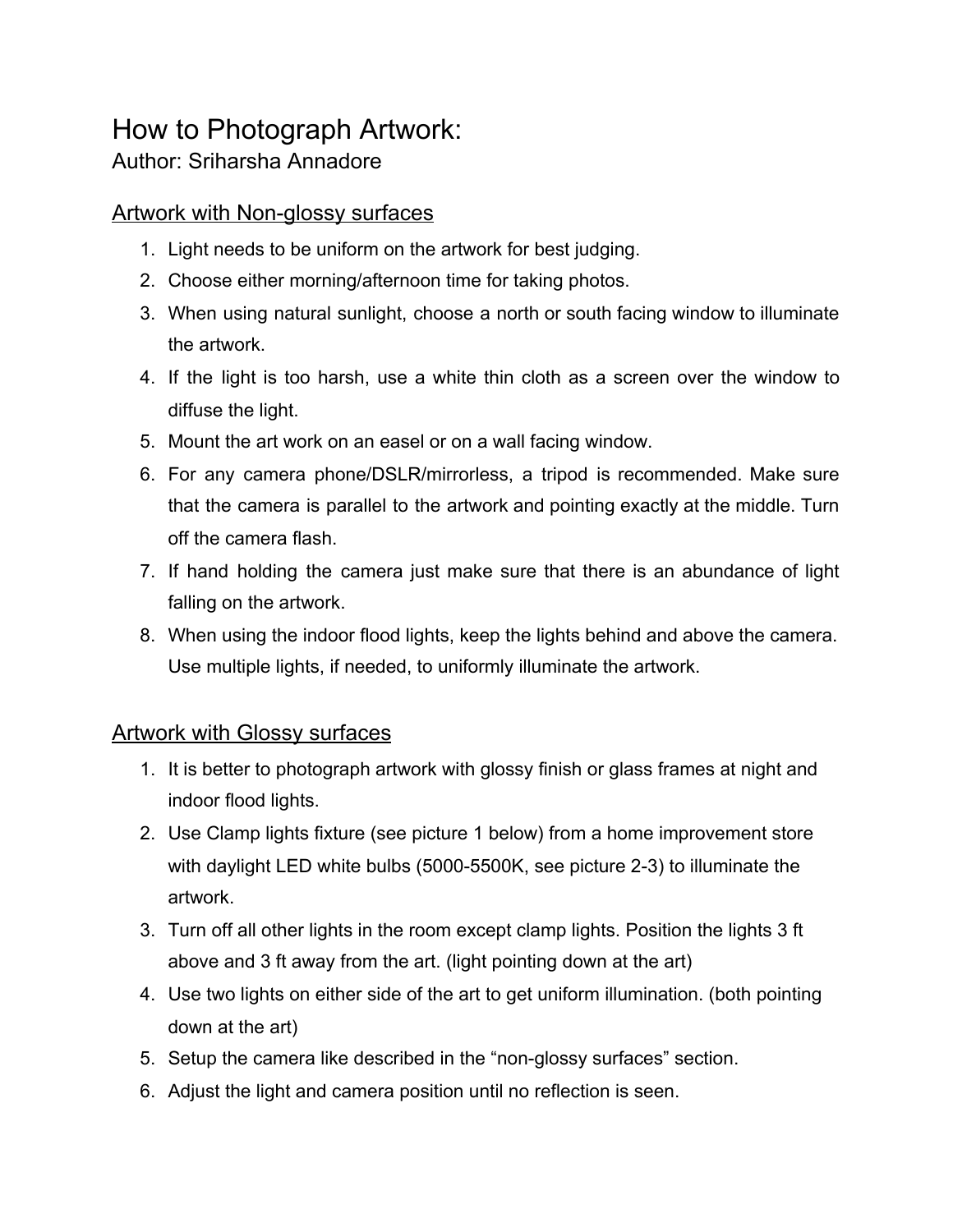

Figure 1 "Clamp light" Available at Home depot.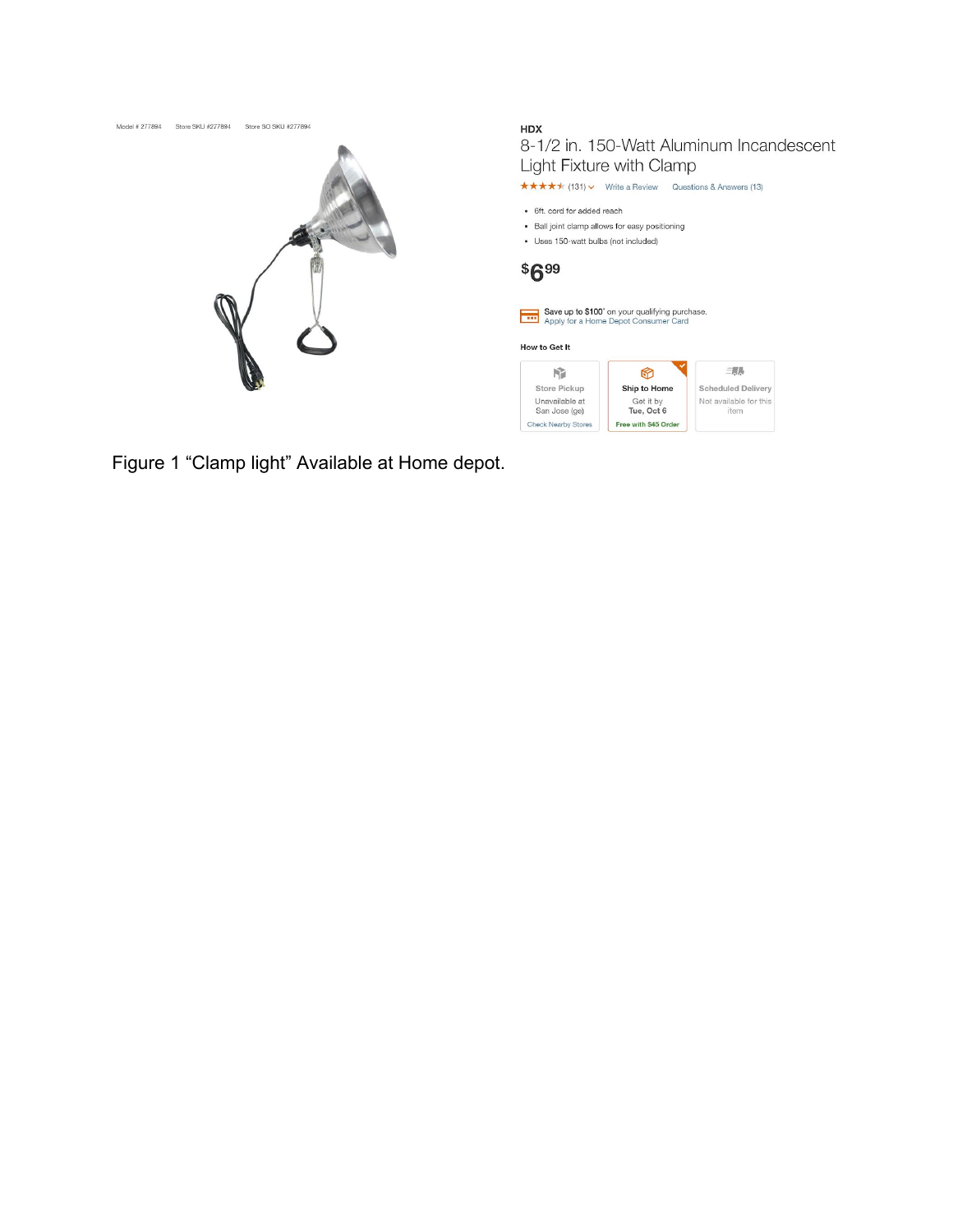

Figure 2 (Daylight bulb)